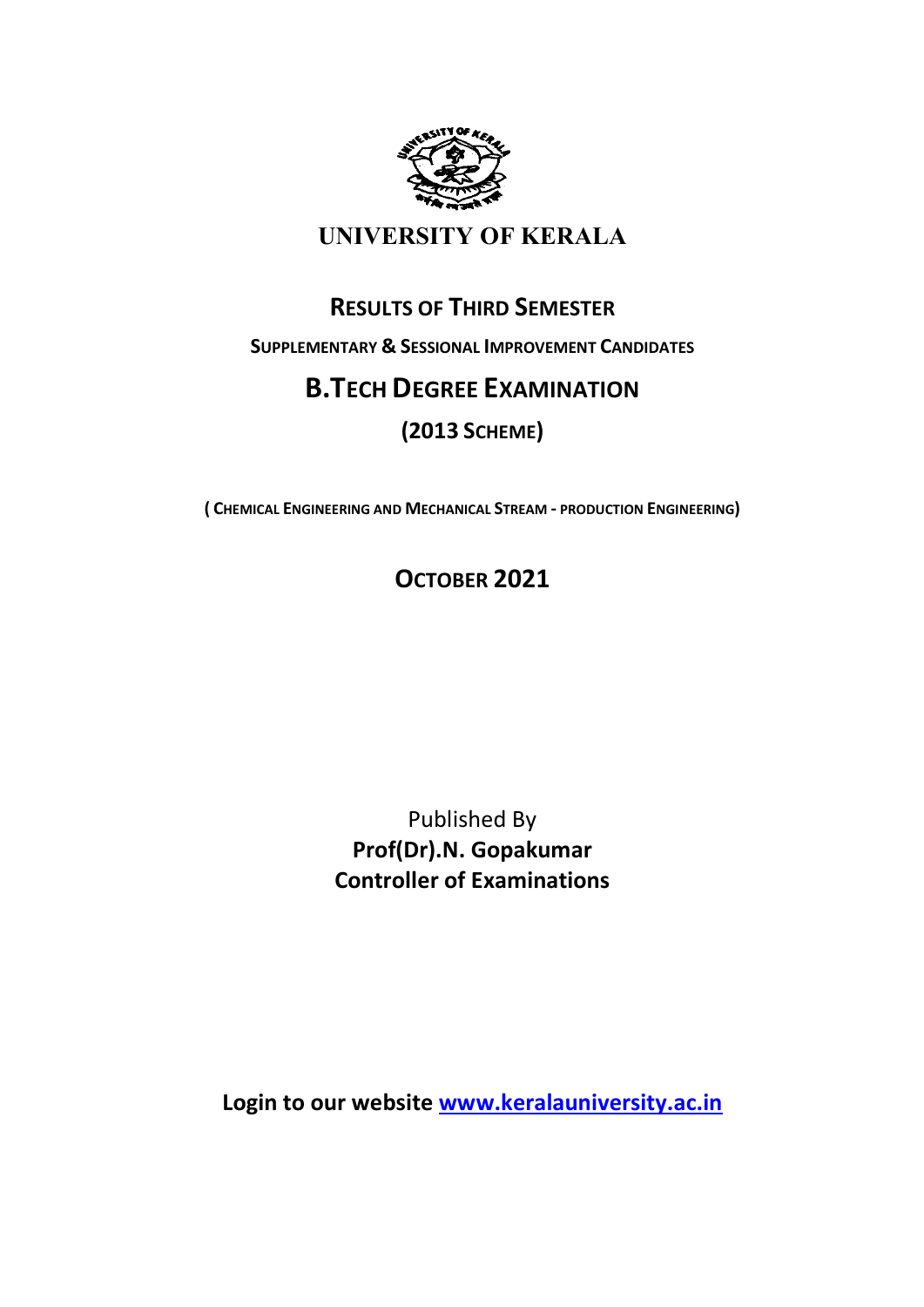## Not to be Published before 15/06/2022



UNIVERSITY OF KERALA Thiruvananthapuram, Kerala, India – 695034

(Established as University of Travancore by the TravancoreUniversity Act in 1937 and Reconstituted as University of Kerala by the KeralaUniversity Act of 1957 and presently governed By the Kerala University Act of 1974Passed by the Kerala State Legislative Assembly) (Re-accredited by NAAC with 'A' Grade)

#### **NOTIFICATION**

 The following is the provisional list of successful candidates at the Third Semester B.Tech Degree Supplementary& Sessional Improvement Candidates Examination (2013 Scheme) October2021 ( Chemical Engineering and Mechanical Stream - Production Engineering) The mark lists of the candidates will be sent to the respective centers of examination by 07/07/2022. Mark lists of those candidates in respect of whom there are defects to be rectified will not be issued although their results have been provisionally published.

 Candidates who are applying for revaluation and scrutiny should submit application only through online on or before 22/06/2022. Candidate can make use of the draft mark list available in the University website for submitting application for scrutiny and re-valuation.

The results are available on the university website.

 Sd/- Prof(Dr).N.Gopakumar Controller of Examinations

Copy to

- 1. The PRO for issuing urgent press release
- 2. PS to VC, PS to PVC, PA to Registrar, PA to CE
- 3. The Reception Officer
- 4. The Engineering Tabulation Sections The Section Officers should ensure that the mark lists are dispatched in time to the examination centres
- 5. The Principals of all Engineering Colleges
- 6. JR I | DR VI | AR (BTech)
- 7. CD Unit |Cash Section
- 8. All Engineering Re-Valuation Sections.